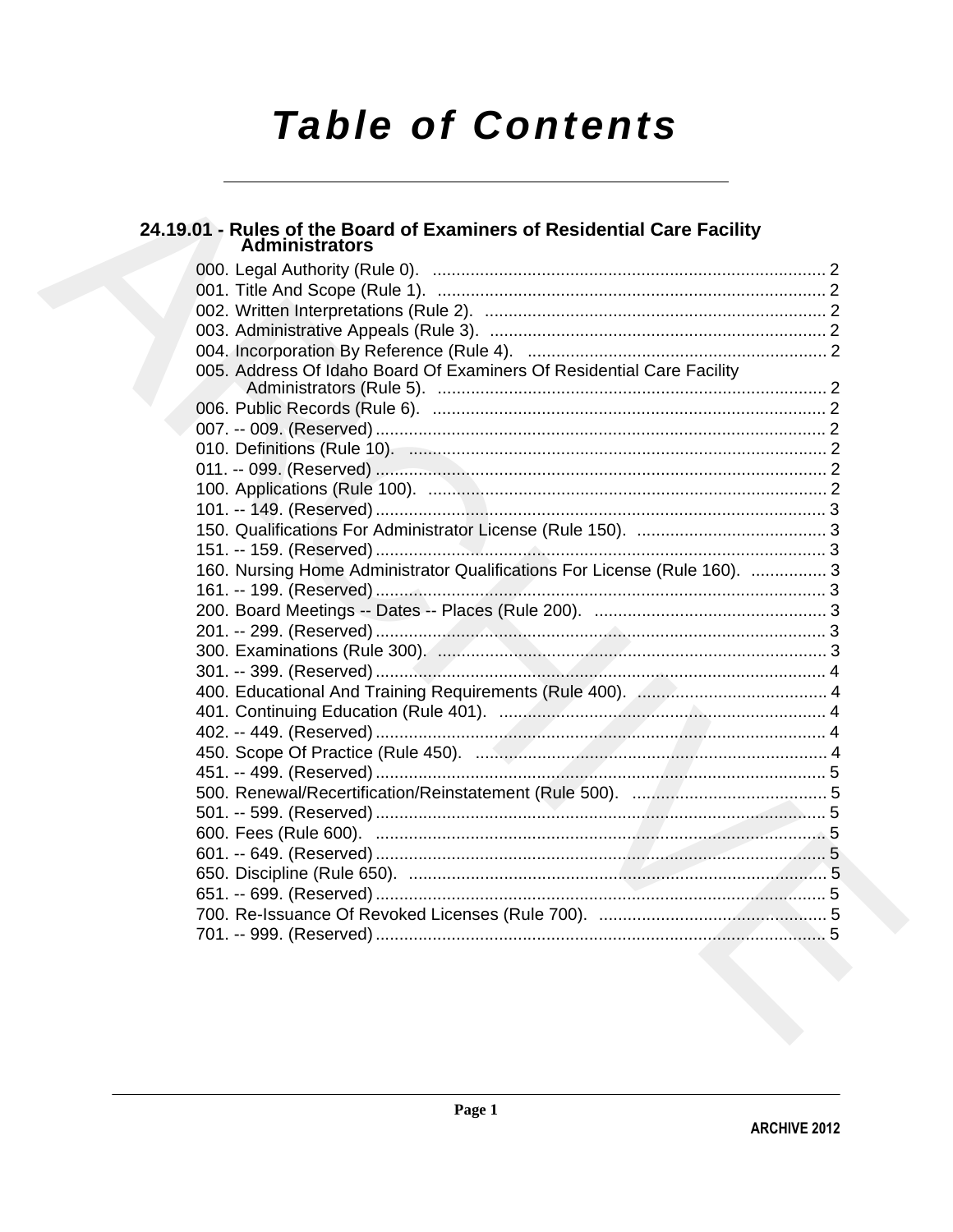#### **IDAPA 24 TITLE 19 CHAPTER 01**

### **24.19.01 - RULES OF THE BOARD OF EXAMINERS OF RESIDENTIAL CARE FACILITY ADMINISTRATORS**

#### <span id="page-1-1"></span>**000. LEGAL AUTHORITY (RULE 0).**

These rules are hereby prescribed and established pursuant to the authority vested in the Board of Examiners of Residential Care Facility Administrators by the provisions of Section 54-4205, Idaho Code. (7-1-93) Residential Care Facility Administrators by the provisions of Section 54-4205, Idaho Code.

#### <span id="page-1-2"></span>**001. TITLE AND SCOPE (RULE 1).**

These rules shall be cited as IDAPA 24.19.01, "Rules of the Board of Examiners of Residential Care Facility Administrators." (7-1-93) Administrators."

#### <span id="page-1-3"></span>**002. WRITTEN INTERPRETATIONS (RULE 2).**

The Board may have written statements that pertain to the interpretation of the rules of this chapter. Such interpretations, if any, are available for public inspection and copying at cost in the main office of the Bureau of Occupational Licenses. (3-15-02)

#### <span id="page-1-4"></span>**003. ADMINISTRATIVE APPEALS (RULE 3).**

Administrative appeals shall be governed by the Administrative Procedure Act, Title 67, Chapter 52, Idaho Code.

(3-15-02)

#### <span id="page-1-5"></span>**004. INCORPORATION BY REFERENCE (RULE 4).**

The document titled "ACHCA Code of Ethics," published by the American College of Health Care Administrators (ACHCA) as referenced in Section 650, is herein incorporated by reference and is available from the Board's office and on the Board web site. (3-20-04)

#### <span id="page-1-6"></span>**005. ADDRESS OF IDAHO BOARD OF EXAMINERS OF RESIDENTIAL CARE FACILITY ADMINISTRATORS (RULE 5).**

<span id="page-1-0"></span>**24.19.01 - RULES OF THE BOARD OF EXAMINERS OF RESIDENTIAL<br>
CARE FACILITY ADMINISTRATORS<br>
These mission hard procedures and realistical constraints in the mathematical case and of Faminese of<br>
Resembent One Facility Admin** The office of the Board of Examiners of Residential Care Facility Administrators is located within the Bureau of Occupational Licenses, 700 W. State Street, Boise, Idaho 83702. The Bureau is open between the hours of 8:00 a.m. and 5:00 p.m. each day except Saturdays, Sundays and holidays. The telephone number of the Board is (208) 334- 3233. The Board's fax number is (208) 334-3945. The Board's e-mail address is  $rca@ibol.idaho.gov$ . The Board's official website is http://www.ibol.idaho.gov. official website is http://www.ibol.idaho.gov. (3-29-10)

#### <span id="page-1-7"></span>**006. PUBLIC RECORDS (RULE 6).**

The records associated with the Board of Examiners of Residential Care Facility Administrators are subject to the provisions of the Idaho Public Records Act, Title 9, Chapter 3, Idaho Code. (3-15-02)

#### <span id="page-1-8"></span>**007. -- 009. (RESERVED)**

#### <span id="page-1-13"></span><span id="page-1-9"></span>**010. DEFINITIONS (RULE 10).**

<span id="page-1-14"></span>**01. Board**. The Board of Examiners of Residential Care Facility Administrators as prescribed in 54-4202, Idaho Code. (7-1-93) Section 54-4202, Idaho Code.

<span id="page-1-15"></span>**02. Bureau**. The Bureau of Occupational Licenses as prescribed in Sections 54-4204 and 67-2602, Idaho Code. (3-15-02) Idaho Code. (3-15-02)

#### <span id="page-1-10"></span>**011. -- 099. (RESERVED)**

#### <span id="page-1-12"></span><span id="page-1-11"></span>**100. APPLICATIONS (RULE 100).**

Applications will be on forms approved by the Board. No application will be considered for any action unless accompanied by the appropriate fees and until the required supporting documentation is received by the Bureau. If an applicant fails to respond to a Board request or an application has lacked activity for twelve (12) consecutive months, the application on file with the Board will be deemed denied and will be terminated upon thirty (30) days written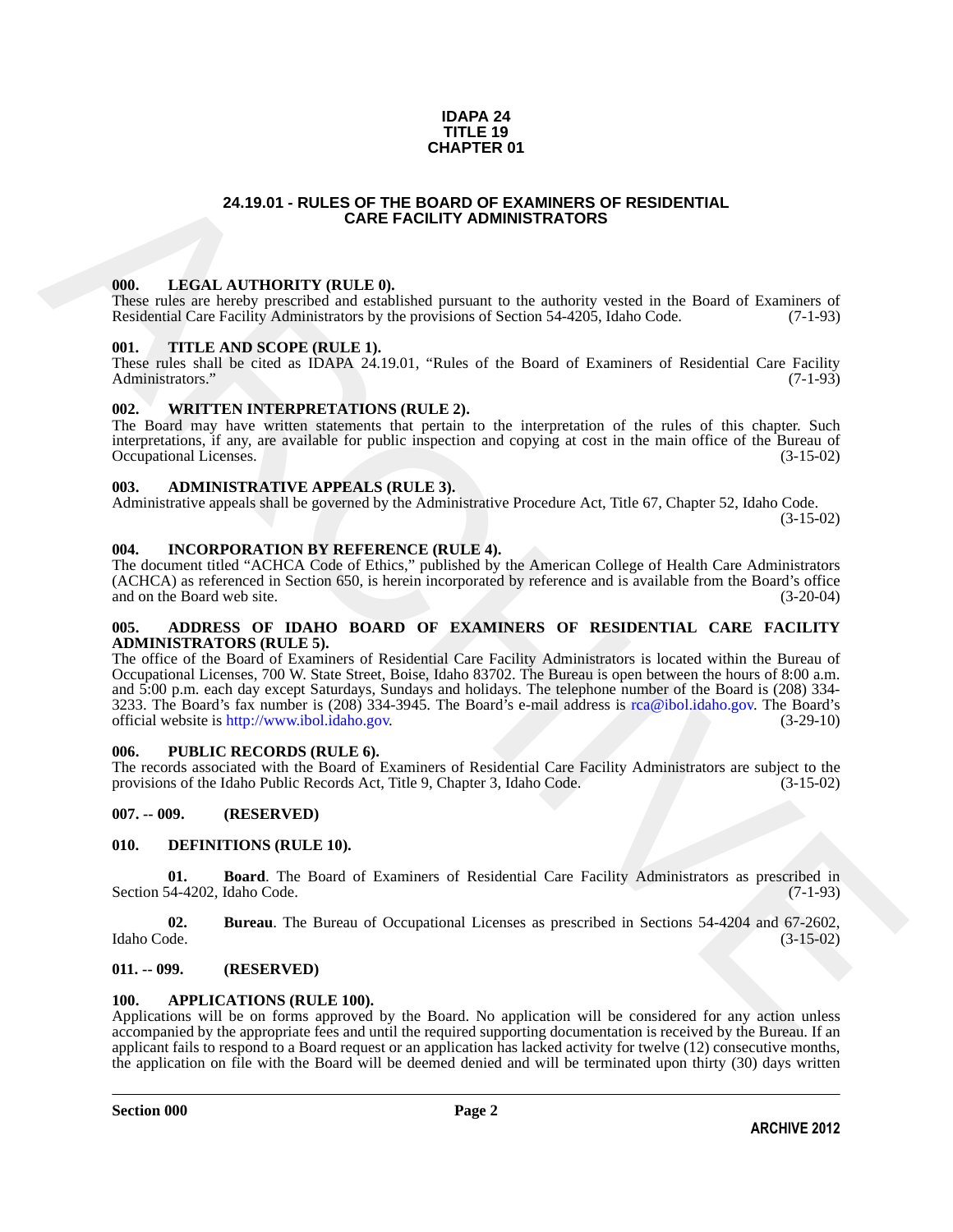notice, unless good cause is established to the Board. (3-29-10)

#### <span id="page-2-0"></span>**101. -- 149. (RESERVED)**

#### <span id="page-2-13"></span><span id="page-2-1"></span>**150. QUALIFICATIONS FOR ADMINISTRATOR LICENSE (RULE 150).**

Each applicant for an administrator's license shall submit proof, along with their application, that said individual is at least twenty-one (21) years of age and meets all the following qualifications for the issuance of a license: (3-29-12)

<span id="page-2-17"></span>**01.** Good Moral Character. The applicant shall cause to be submitted a criminal background check by an entity approved by the Board establishing that the applicant has not been convicted, pled guilty or nolo contendere or received a withheld judgment for a felony or any crime involving dishonesty or the health or safety of a person.

(3-30-06)

<span id="page-2-15"></span>**02. Education and Experience**. The applicant shall document one (1) of the combinations of education and experience in accordance with Section 54-4206, Idaho Code, and Subsection 400 of these rules.

(3-29-12)

<span id="page-2-14"></span>**03. Coursework**. The applicant shall document completion of a specialized course or program of study as set forth in Subsection 400 of these rules. (3-29-12)

<span id="page-2-16"></span>**04. Examination**. The applicant shall submit proof of successful passage of a relevant examination as the Board and defined in Subsection 300 of these rules. (3-29-12) approved by the Board and defined in Subsection 300 of these rules.

#### <span id="page-2-2"></span>**151. -- 159. (RESERVED)**

#### <span id="page-2-12"></span><span id="page-2-3"></span>**160. NURSING HOME ADMINISTRATOR QUALIFICATIONS FOR LICENSE (RULE 160).**

Any applicant who holds a valid Idaho nursing home administrator license must meet the requirements provided in Section 54-4211(2), Idaho Code, and must take and pass the Board-approved residential care administrator examination. This requirement may be waived if the applicant submits evidence satisfactory to the Board that he has at least one (1) year of leadership or management experience working in a residential care facility within the five (5) years preceding the application.

#### <span id="page-2-4"></span>**161. -- 199. (RESERVED)**

#### <span id="page-2-8"></span><span id="page-2-5"></span>**200. BOARD MEETINGS -- DATES -- PLACES (RULE 200).**

<span id="page-2-9"></span>**01. Board Meeting Dates**. The Board shall meet at least semi-annually at such time and place as shall be determined by the Board.

<span id="page-2-10"></span>**02. Dates and Places May be Changed**. Dates and places of board meetings may be changed by the the majority of the Board and advance public notice given. (7-1-93) action of the majority of the Board and advance public notice given.

#### <span id="page-2-6"></span>**201. -- 299. (RESERVED)**

#### <span id="page-2-7"></span>**300. EXAMINATIONS (RULE 300).**

<span id="page-2-11"></span>**01. Examination**. The Board approves the following examinations for licensure: (5-8-09)

noise, and to get cause is established in the Beart.<br>
10... 449.<br>
10... (RESERVENTS) (RECENSIONS (RELE 160).<br>
16... (RESERVENTS) and the interaction of the state and another of the state of the state of the state of the s **a.** The Residential Care Facility Administrators examination developed and administered by the National Association of Boards of Examiners of Long Term Care Administrators (NAB) and an open book examination of law and rules governing residential care administrators in Idaho. The passing score for the NAB examination shall be determined by NAB. An applicant for examination shall be required to register with NAB and pay any required examination fees directly to NAB. The passing score for the open book examination shall be seventy-five percent (75%). (5-8-09) (5-8-09)

**b.** Other examinations as approved by the Board. (5-8-09)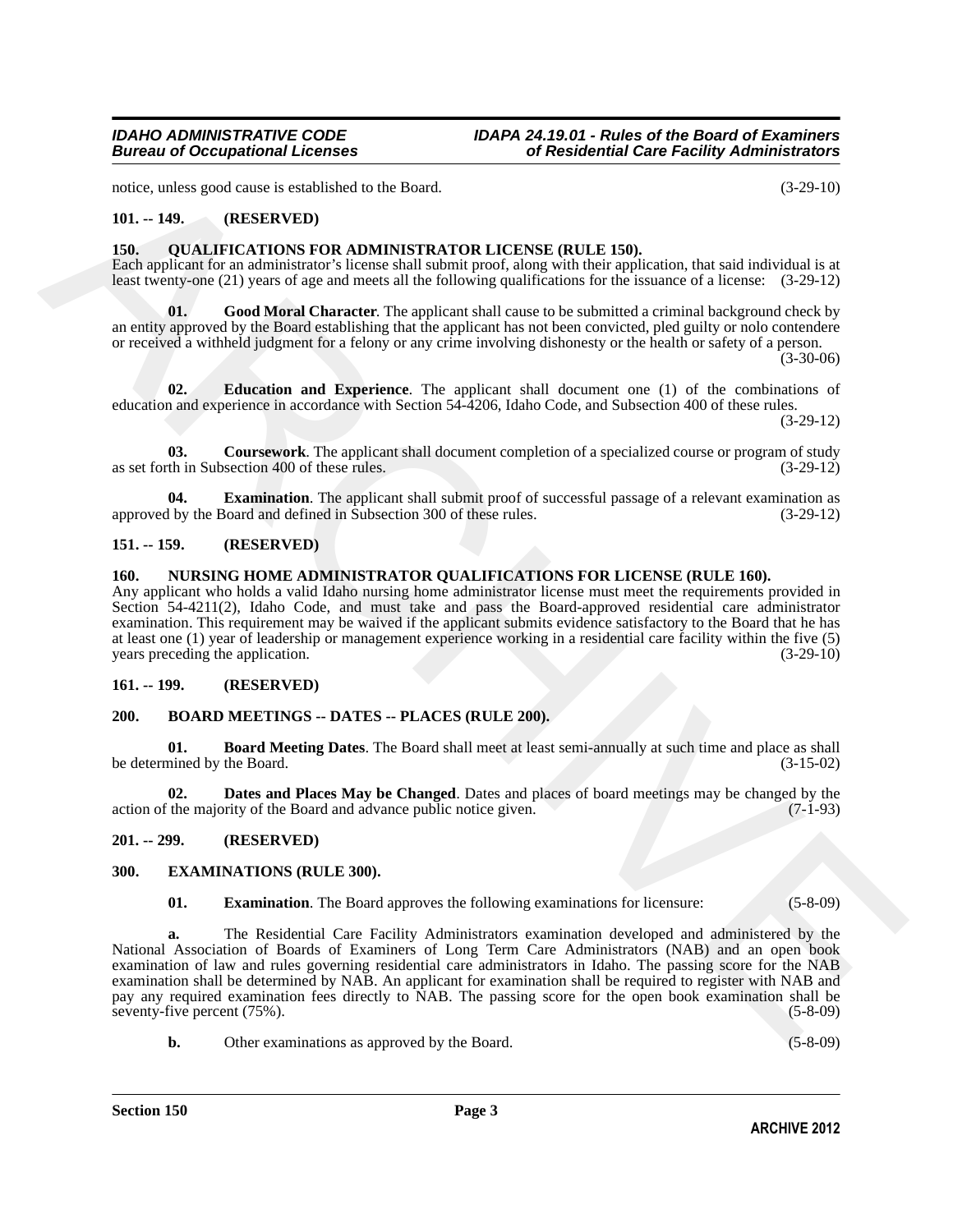### <span id="page-3-0"></span>**301. -- 399. (RESERVED)**

#### <span id="page-3-1"></span>**400. EDUCATIONAL AND TRAINING REQUIREMENTS (RULE 400).**

#### <span id="page-3-12"></span><span id="page-3-10"></span>**01. Approved Course**. (5-3-03)

#### <span id="page-3-11"></span><span id="page-3-8"></span><span id="page-3-6"></span><span id="page-3-5"></span><span id="page-3-2"></span>**401. CONTINUING EDUCATION (RULE 401).**

| $301. - 399.$                       |               | (RESERVED)                                                                                                                                                                                                                                                                                                                                                                                                                                                                                                                                                                         |             |
|-------------------------------------|---------------|------------------------------------------------------------------------------------------------------------------------------------------------------------------------------------------------------------------------------------------------------------------------------------------------------------------------------------------------------------------------------------------------------------------------------------------------------------------------------------------------------------------------------------------------------------------------------------|-------------|
| 400.                                |               | EDUCATIONAL AND TRAINING REQUIREMENTS (RULE 400).                                                                                                                                                                                                                                                                                                                                                                                                                                                                                                                                  |             |
| 01.                                 |               | <b>Approved Course.</b>                                                                                                                                                                                                                                                                                                                                                                                                                                                                                                                                                            | $(5-3-03)$  |
| a.<br>qualify for licensure.        |               | The Certification Program for Residential Care Facility Administrators course, administered by the<br>Idaho Health Care Association (IHCA)/Idaho Center for Assisted Living (ICAL), are approved courses of study to                                                                                                                                                                                                                                                                                                                                                               | $(5-8-09)$  |
| b.                                  |               | Any Certification Program for Residential Care Facility Administrators provided by a state or<br>national Residential Care Facility Administrator organization or a nationally or regionally accredited college or<br>university shall be an approved course of study to qualify for licensure.                                                                                                                                                                                                                                                                                    | $(5-3-03)$  |
| 02.                                 |               | Approval of Other Courses. Applicants may, in lieu of completion of the Certification Program<br>for Residential Care Facility Administrators, submit official documentation of successful completion of relevant<br>courses. These courses must be approved by the Board before equivalency will be given.                                                                                                                                                                                                                                                                        | $(3-30-06)$ |
| 401.                                |               | <b>CONTINUING EDUCATION (RULE 401).</b>                                                                                                                                                                                                                                                                                                                                                                                                                                                                                                                                            |             |
| 01.<br>continuing education credit. |               | Minimum Hours Required. Applicants for annual renewal shall be required to complete a<br>minimum of twelve (12) hours of continuing education courses within the preceding twelve (12) month period. Basic<br>First Aid, Cardio-Pulmonary Resuscitation, medication assistance, or fire safety courses shall not be considered for                                                                                                                                                                                                                                                 | $(3-30-06)$ |
| 02.                                 |               | Course Approval. Courses of study relevant to residential care facility administration and<br>sponsored or provided by the following entities or organizations shall be approved for continuing education credits:                                                                                                                                                                                                                                                                                                                                                                 | $(3-30-06)$ |
| a.                                  |               | Accredited colleges or universities.                                                                                                                                                                                                                                                                                                                                                                                                                                                                                                                                               | $(3-30-06)$ |
| b.                                  |               | Federal, state or local government entities.                                                                                                                                                                                                                                                                                                                                                                                                                                                                                                                                       | $(3-30-06)$ |
| c.                                  |               | National or state associations.                                                                                                                                                                                                                                                                                                                                                                                                                                                                                                                                                    | $(3-30-06)$ |
| d.<br>attendance.                   |               | Otherwise approved by the Board based upon documentation submitted by the licensee or course<br>provider reviewing the nature and subject of the course and its relevancy to residential care administration, name of<br>instructor(s) and their qualifications, date, time and location of the course and procedures for verification of                                                                                                                                                                                                                                          | $(3-30-06)$ |
| 03.                                 |               | <b>Credit.</b> Continuing education credit will only be given for actual time in attendance or for the time<br>spent participating in the educational activity. One (1) hour of continuing education is equal to sixty (60) minutes.<br>Courses taken by correspondence or by computer on-line may be approved for continuing education if the courses<br>require an exam or other proof of successful completion. Each licensee shall maintain proof of attendance or<br>successful completion documentation of all continuing education courses for a period of three (3) years. | $(3-30-06)$ |
| 04.<br>discretion of the Board.     |               | <b>Special Exemption.</b> The Board shall have authority to make exceptions for reasons of individual<br>hardship, including health, when certified by a medical doctor, or other good cause. The licensee must provide any<br>information requested by the Board to assist in substantiating hardship cases. This exemption is granted at the sole                                                                                                                                                                                                                                | $(3-29-10)$ |
|                                     | $402. - 449.$ | (RESERVED)                                                                                                                                                                                                                                                                                                                                                                                                                                                                                                                                                                         |             |

### <span id="page-3-9"></span><span id="page-3-7"></span><span id="page-3-3"></span>**402. -- 449. (RESERVED)**

#### <span id="page-3-13"></span><span id="page-3-4"></span>**450. SCOPE OF PRACTICE (RULE 450).**

A residential care facility administrator shall possess the education, training, and experience necessary to insure that appropriate services and care are provided for each facility resident within any facility under the licensee's administration. Information contained within the application together with supporting documentation maintained by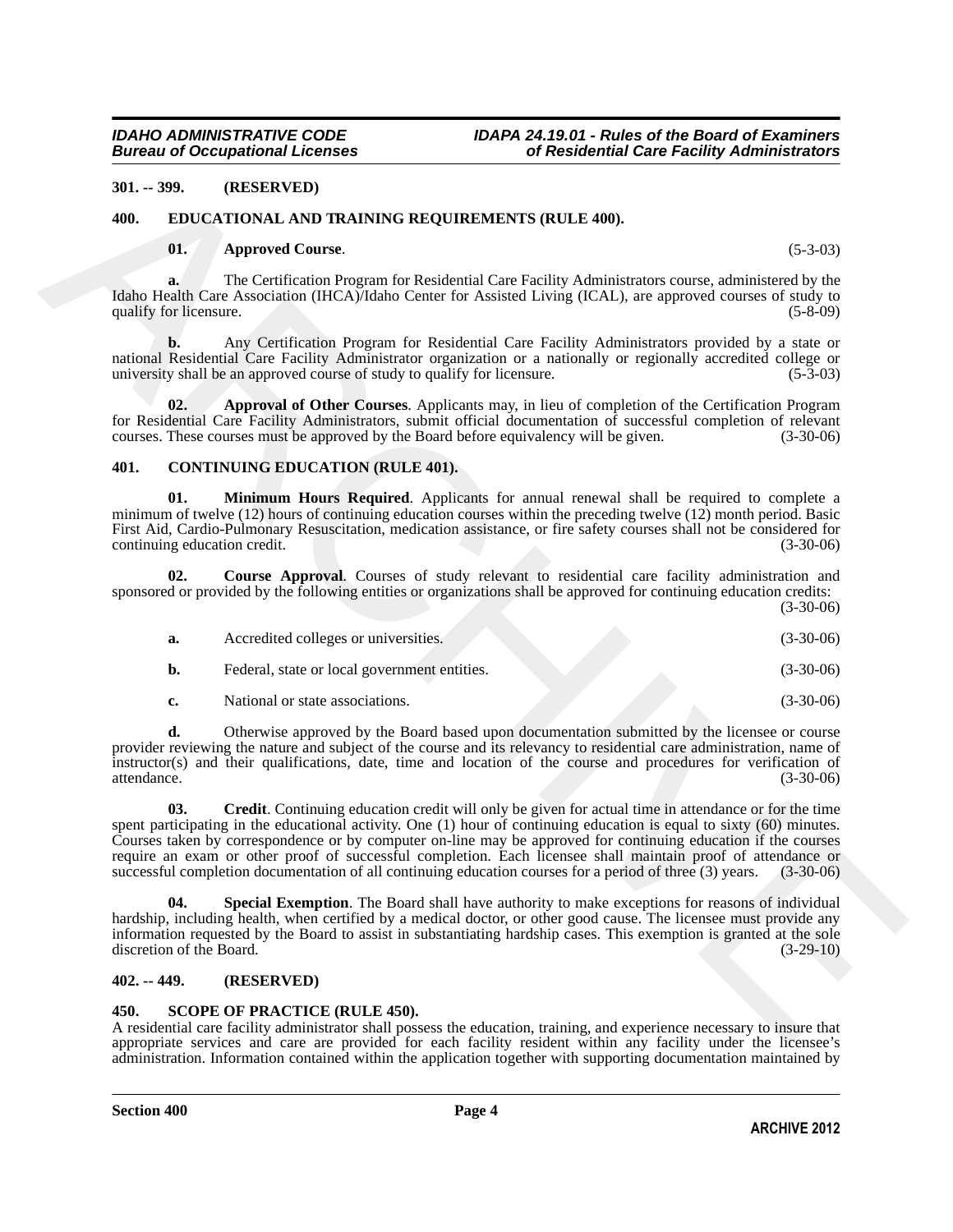# <span id="page-4-0"></span>**451. -- 499. (RESERVED)**

#### <span id="page-4-22"></span><span id="page-4-20"></span><span id="page-4-1"></span>**500. RENEWAL/RECERTIFICATION/REINSTATEMENT (RULE 500).**

#### <span id="page-4-21"></span><span id="page-4-2"></span>**501. -- 599. (RESERVED)**

#### <span id="page-4-16"></span><span id="page-4-15"></span><span id="page-4-14"></span><span id="page-4-13"></span><span id="page-4-3"></span>**600. FEES (RULE 600).**

| the licensee shall be prima facie evidence of the licensee's education and experience. It is the responsibility of the<br>individual licensee to maintain adequate documentation of education and experience appropriate to the planning,<br>organizing, directing and control of the operation of a residential care facility.<br>$(3-19-07)$                                                                                                                                                                         |                             |                                                                                                                                                                                                                                                                                                                                                                                                  |             |  |  |
|------------------------------------------------------------------------------------------------------------------------------------------------------------------------------------------------------------------------------------------------------------------------------------------------------------------------------------------------------------------------------------------------------------------------------------------------------------------------------------------------------------------------|-----------------------------|--------------------------------------------------------------------------------------------------------------------------------------------------------------------------------------------------------------------------------------------------------------------------------------------------------------------------------------------------------------------------------------------------|-------------|--|--|
| $451 - 499.$                                                                                                                                                                                                                                                                                                                                                                                                                                                                                                           |                             | (RESERVED)                                                                                                                                                                                                                                                                                                                                                                                       |             |  |  |
| 500.                                                                                                                                                                                                                                                                                                                                                                                                                                                                                                                   |                             | RENEWAL/RECERTIFICATION/REINSTATEMENT (RULE 500).<br>Licenses shall expire and be renewed annually in accordance with Section 67-2614, Idaho Code. The Board shall<br>refuse to renew a residential care administrators license unless the required fee is accompanied by an affidavit signed<br>by the applicant setting forth the applicant's completion of continuing education requirements. | $(4-2-03)$  |  |  |
|                                                                                                                                                                                                                                                                                                                                                                                                                                                                                                                        | 01.                         | Requirements for Reinstatement. Applicants seeking reinstatement of a license canceled for<br>failure to renew within five (5) years of the cancellation period, must pay a twenty-five dollar (\$25) reinstatement fee<br>plus the back year or years fees and shall provide verification of twelve (12) hours of continuing education. (7-1-98)                                                |             |  |  |
|                                                                                                                                                                                                                                                                                                                                                                                                                                                                                                                        | 02.                         | <b>Beyond a Five Year Lapse.</b> Beyond a five (5) year lapse, the applicant will be treated as a new<br>applicant and application shall be made on the same forms as an application for an original license.                                                                                                                                                                                    | $(7-1-93)$  |  |  |
| $501. - 599.$                                                                                                                                                                                                                                                                                                                                                                                                                                                                                                          |                             | (RESERVED)                                                                                                                                                                                                                                                                                                                                                                                       |             |  |  |
| 600.                                                                                                                                                                                                                                                                                                                                                                                                                                                                                                                   |                             | FEES (RULE 600).                                                                                                                                                                                                                                                                                                                                                                                 |             |  |  |
|                                                                                                                                                                                                                                                                                                                                                                                                                                                                                                                        | 01.                         | <b>License Application Fee.</b> License application -- one hundred dollars (\$100).                                                                                                                                                                                                                                                                                                              | $(3-19-07)$ |  |  |
|                                                                                                                                                                                                                                                                                                                                                                                                                                                                                                                        | 02.                         | Annual Renewal Fee. Annual renewal fee -- one hundred dollars (\$100).                                                                                                                                                                                                                                                                                                                           | $(3-30-06)$ |  |  |
|                                                                                                                                                                                                                                                                                                                                                                                                                                                                                                                        | 03.                         | <b>Provisional/Temporary.</b> Provisional/temporary -- one hundred dollars (\$100).                                                                                                                                                                                                                                                                                                              | $(3-19-07)$ |  |  |
|                                                                                                                                                                                                                                                                                                                                                                                                                                                                                                                        | 04.                         | <b>Reinstatement Fee.</b> Reinstatement -- twenty-five dollars (\$25).                                                                                                                                                                                                                                                                                                                           | $(7-1-93)$  |  |  |
|                                                                                                                                                                                                                                                                                                                                                                                                                                                                                                                        | 05.                         | Reissuance of Lost License Fee. Reissuance of lost license -- ten dollars (\$10).                                                                                                                                                                                                                                                                                                                | $(7-1-93)$  |  |  |
| $601. - 649.$                                                                                                                                                                                                                                                                                                                                                                                                                                                                                                          |                             | (RESERVED)                                                                                                                                                                                                                                                                                                                                                                                       |             |  |  |
| 650.                                                                                                                                                                                                                                                                                                                                                                                                                                                                                                                   |                             | DISCIPLINE (RULE 650).                                                                                                                                                                                                                                                                                                                                                                           |             |  |  |
|                                                                                                                                                                                                                                                                                                                                                                                                                                                                                                                        | 01.                         | <b>Civil Fine.</b> The Board may impose a civil fine not to exceed one thousand dollars $(\$1,000)$ upon a<br>licensed residential care facility administrator for each violation of Section 54-4213(1), Idaho Code.                                                                                                                                                                             | $(3-18-99)$ |  |  |
|                                                                                                                                                                                                                                                                                                                                                                                                                                                                                                                        | 02.<br>4213(1), Idaho Code. | Costs and Fees. The Board may order a licensed residential care facility administrator to pay the<br>costs and fees incurred by the Board in the investigation or prosecution of the licensee for violation of Section 54-                                                                                                                                                                       | $(3-18-99)$ |  |  |
| Code of Ethics. The Board has adopted (ACHCA) Code of Ethics. Violations of the code of ethics<br>03.<br>shall be considered grounds for disciplinary action.<br>$(3-20-04)$                                                                                                                                                                                                                                                                                                                                           |                             |                                                                                                                                                                                                                                                                                                                                                                                                  |             |  |  |
| $651. - 699.$                                                                                                                                                                                                                                                                                                                                                                                                                                                                                                          |                             | (RESERVED)                                                                                                                                                                                                                                                                                                                                                                                       |             |  |  |
| 700.<br>RE-ISSUANCE OF REVOKED LICENSES (RULE 700).<br>The Board may in its discretion entertain the re-issuance of a license to any person whose license has been revoked.<br>Application for the re-issuance of a license or registration that has been revoked shall be made on the same form as an<br>application for an original license. Any such applicant will be required to submit to a review by the Board and may be<br>required to sit for a special examination at the Board's discretion.<br>$(7-1-93)$ |                             |                                                                                                                                                                                                                                                                                                                                                                                                  |             |  |  |
| $701. - 999.$                                                                                                                                                                                                                                                                                                                                                                                                                                                                                                          |                             | (RESERVED)                                                                                                                                                                                                                                                                                                                                                                                       |             |  |  |
|                                                                                                                                                                                                                                                                                                                                                                                                                                                                                                                        |                             |                                                                                                                                                                                                                                                                                                                                                                                                  |             |  |  |

#### <span id="page-4-18"></span><span id="page-4-17"></span><span id="page-4-4"></span>**601. -- 649. (RESERVED)**

#### <span id="page-4-12"></span><span id="page-4-10"></span><span id="page-4-9"></span><span id="page-4-5"></span>**650. DISCIPLINE (RULE 650).**

#### <span id="page-4-11"></span><span id="page-4-6"></span>**651. -- 699. (RESERVED)**

#### <span id="page-4-19"></span><span id="page-4-7"></span>**700. RE-ISSUANCE OF REVOKED LICENSES (RULE 700).**

### <span id="page-4-8"></span>**701. -- 999. (RESERVED)**